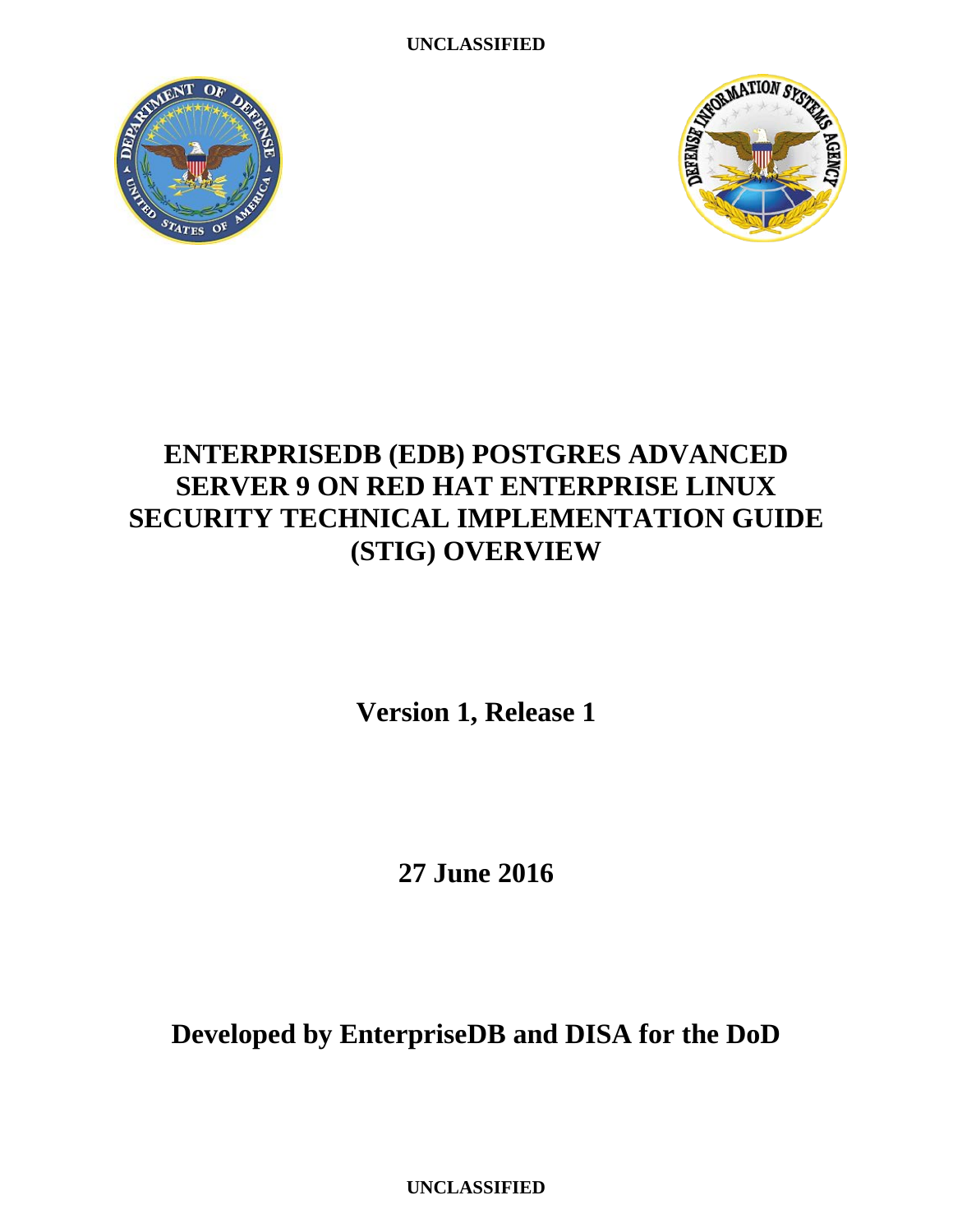## **Trademark Information**

Names, products, and services referenced within this document may be the trade names, trademarks, or service marks of their respective owners. References to commercial vendors and their products or services are provided strictly as a convenience to our users, and do not constitute or imply endorsement by DISA of any non-Federal entity, event, product, service, or enterprise.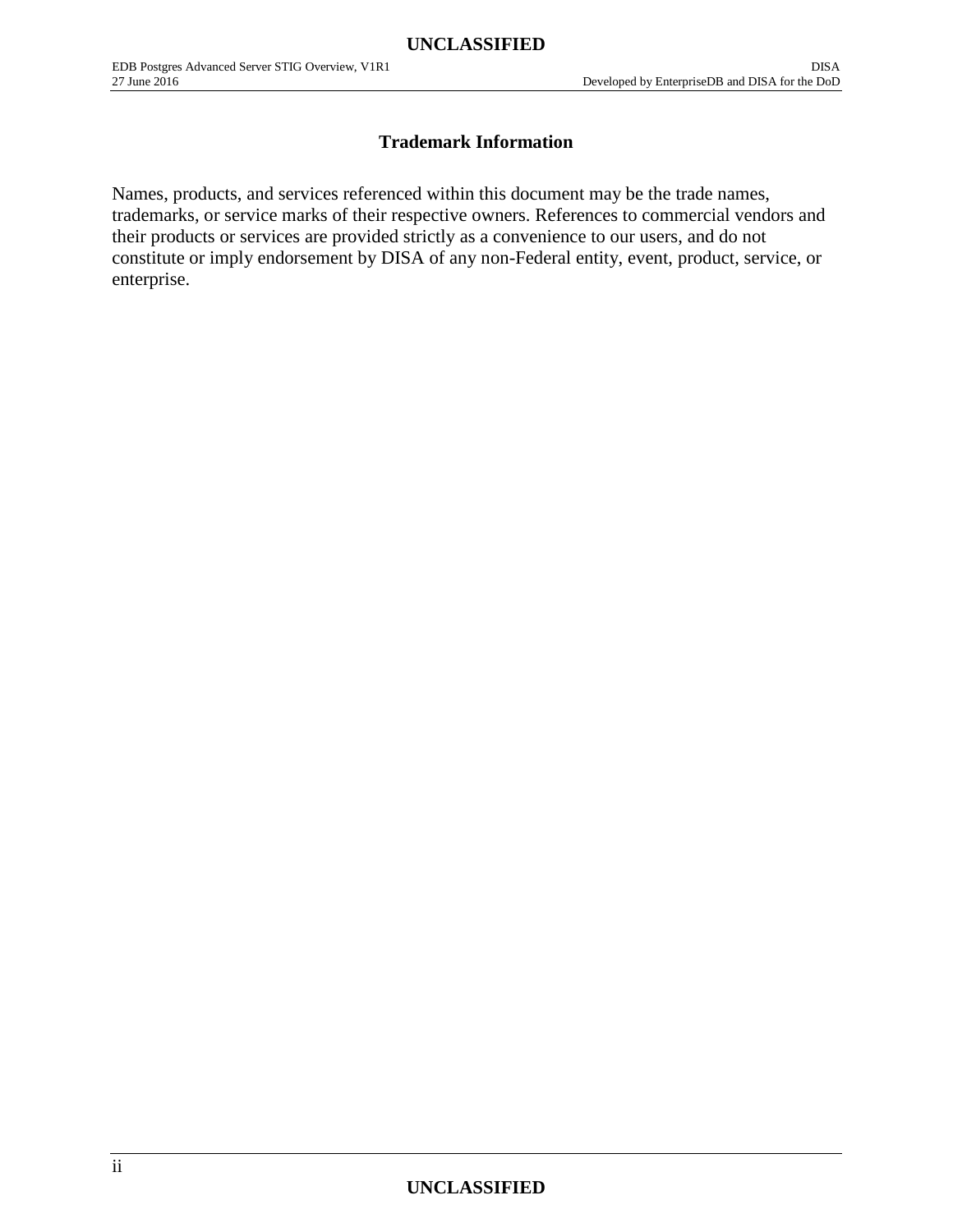# **TABLE OF CONTENTS**

## Page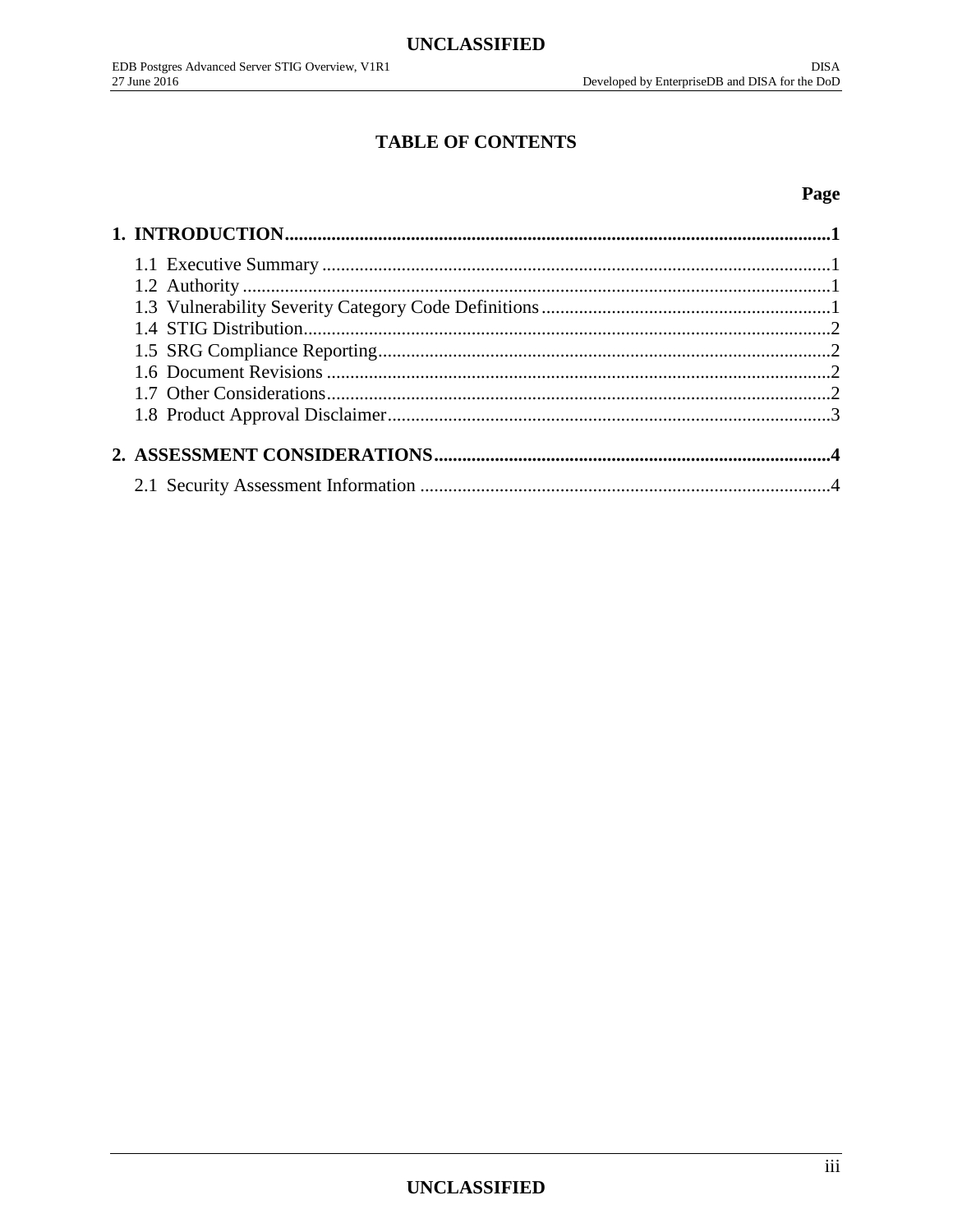## **LIST OF TABLES**

| Page |
|------|
|      |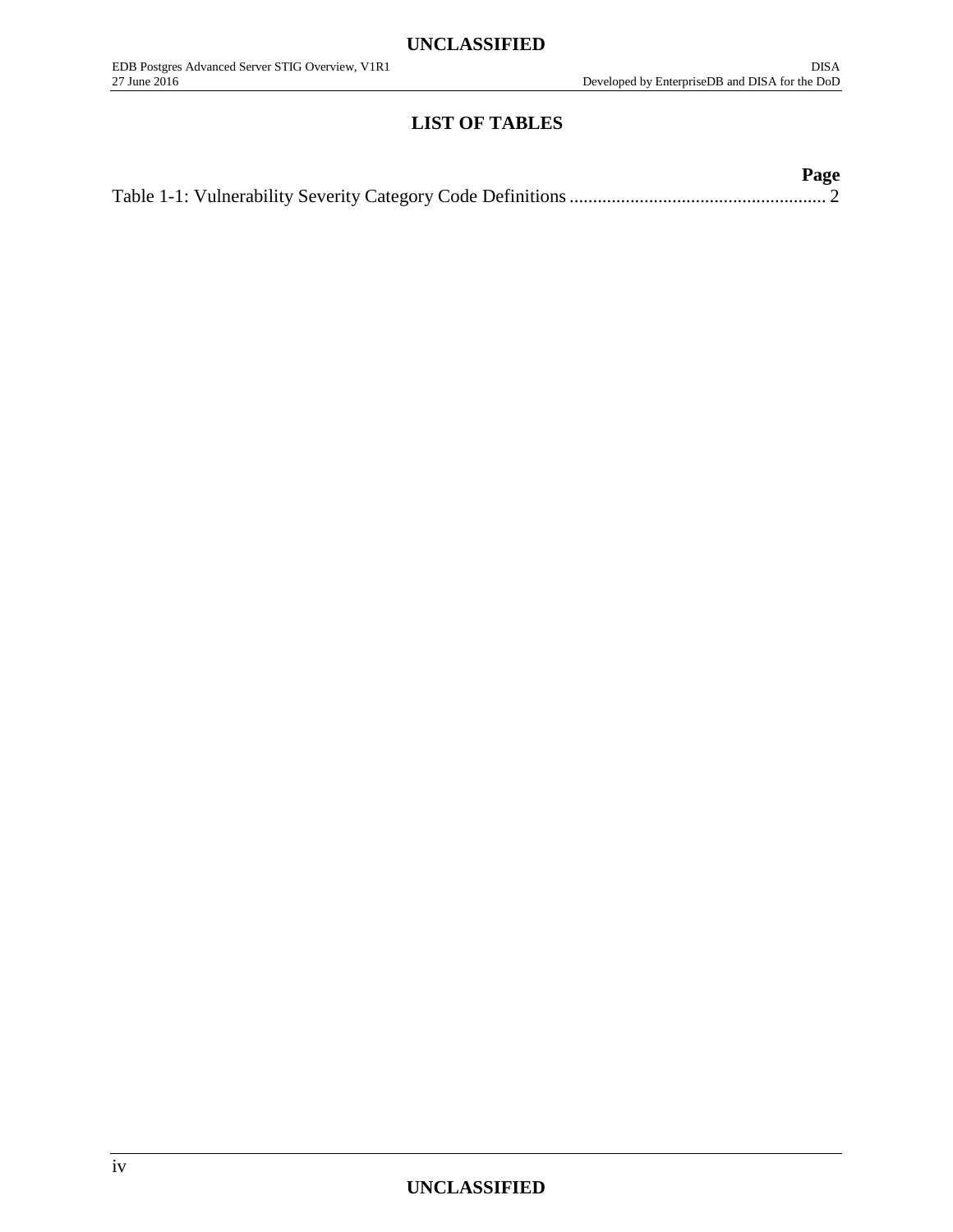## <span id="page-4-0"></span>**1. INTRODUCTION**

#### <span id="page-4-1"></span>**1.1 Executive Summary**

The EnterpriseDB (EDB) Postgres Advanced Server 9 On Red Hat Enterprise Linux Security Technical Implementation Guide (STIG) is published as a tool to improve the security of Department of Defense (DoD) information systems. This document is meant for use in conjunction with the Enclave, Network Infrastructure, Secure Remote Computing, and appropriate Operating System (OS) STIGs. It is based on the Database Security Requirements Guide (SRG) Version 2 Release 3, which in turn derives its cybersecurity controls from National Institute of Standards and Technology (NIST) Special Publication (SP) 800-53, Revision 4.

Postgres (also known as PostgreSQL) is an open-source, community-developed database management system. EDB is a value-added distributor of Postgres; its extensions and modifications to the base product address performance, security, and enterprise operations.

This STIG is specific to EDB Postgres Advanced Server. Some of the guidance may be applicable to other Postgres implementations, but because EDB's product includes many modifications to the generic version, this cannot be guaranteed. Further, this STIG requires that the product be deployed on Red Hat Enterprise Linux (RHEL) to enable the use of NISTcertified cryptographic modules. While it can run, and use cryptography, on many versions of Linux, UNIX, and Windows, EDB states that only RHEL can guarantee certified crypto modules are used by Postgres.

#### <span id="page-4-2"></span>**1.2 Authority**

DoD Instruction (DoDI) 8500.01 requires that "all IT that receives, processes, stores, displays, or transmits DoD information will be […] configured […] consistent with applicable DoD cybersecurity policies, standards, and architectures" and tasks that Defense Information Systems Agency (DISA) "develops and maintains control correlation identifiers (CCIs), security requirements guides (SRGs), security technical implementation guides (STIGs), and mobile code risk categories and usage guides that implement and are consistent with DoD cybersecurity policies, standards, architectures, security controls, and validation procedures, with the support of the NSA/CSS, using input from stakeholders, and using automation whenever possible." This document is provided under the authority of DoDI 8500.01.

Although the use of the principles and guidelines in these SRGs/STIGs provides an environment that contributes to the security requirements of DoD systems, applicable NIST SP 800-53 cybersecurity controls need to be applied to all systems and architectures based on the Committee on National Security Systems (CNSS) Instruction (CNSSI) 1253.

#### <span id="page-4-3"></span>**1.3 Vulnerability Severity Category Code Definitions**

Severity Category Codes (referred to as CAT) are a measure of vulnerabilities used to assess a facility or system security posture. Each security policy specified in this document is assigned a Severity Category Code of CAT I, II, or III.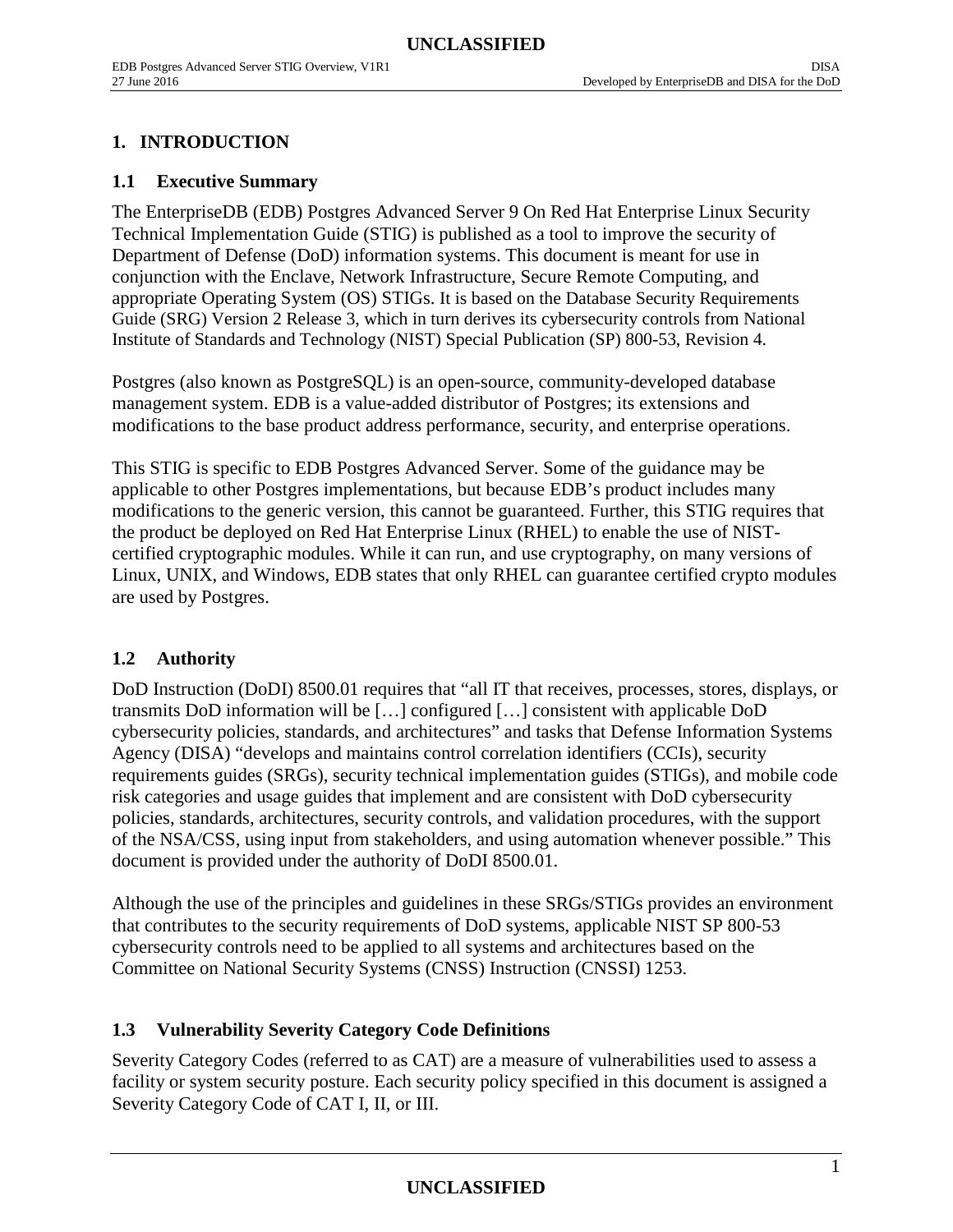<span id="page-5-4"></span>

|                | <b>DISA Category Code Guidelines</b>                                              |
|----------------|-----------------------------------------------------------------------------------|
| CAT I          | Any vulnerability, the exploitation of which will <b>directly and</b>             |
|                | <b>immediately</b> result in loss of Confidentiality, Availability, or Integrity. |
| <b>CAT II</b>  | Any vulnerability, the exploitation of which has a potential to result in         |
|                | loss of Confidentiality, Availability, or Integrity.                              |
| <b>CAT III</b> | Any vulnerability, the existence of which <b>degrades measures</b> to protect     |
|                | against loss of Confidentiality, Availability, or Integrity.                      |

## **Table 1-1: Vulnerability Severity Category Code Definitions**

## <span id="page-5-0"></span>**1.4 STIG Distribution**

Parties within the DoD and Federal Government's computing environments can obtain the applicable STIG from the Information Assurance Support Environment (IASE) website. This site contains the latest copies of any STIGs, SRGs, and other related security information. The address for the IASE site is [http://iase.disa.mil/.](http://iase.disa.mil/)

## <span id="page-5-1"></span>**1.5 SRG Compliance Reporting**

All technical NIST SP 800-53 requirements were considered while developing this STIG. Requirements that are applicable and configurable will be included in the final STIG. A report marked For Official Use Only (FOUO) will be available for those items that did not meet requirements. This report will be available to component Authorizing Official (AO) personnel for risk assessment purposes by request via email to: [disa.stig\\_spt@mail.mil.](mailto:disa.stig_spt@mail.mil)

## <span id="page-5-2"></span>**1.6 Document Revisions**

Comments or proposed revisions to this document should be sent via email to the following address: [disa.stig\\_spt@mail.mil.](mailto:disa.stig_spt@mail.mil) DISA will coordinate all change requests with the relevant DoD organizations before inclusion in this document. Approved changes will be made in accordance with the DISA maintenance release schedule.

## <span id="page-5-3"></span>**1.7 Other Considerations**

DISA accepts no liability for the consequences of applying specific configuration settings made on the basis of the SRGs/STIGs. It must be noted that the configuration settings specified should be evaluated in a local, representative test environment before implementation in a production environment, especially within large user populations. The extensive variety of environments makes it impossible to test these configuration settings for all potential software configurations.

For some production environments, failure to test before implementation may lead to a loss of required functionality. Evaluating the risks and benefits to a system's particular circumstances and requirements is the system owner's responsibility. The evaluated risks resulting from not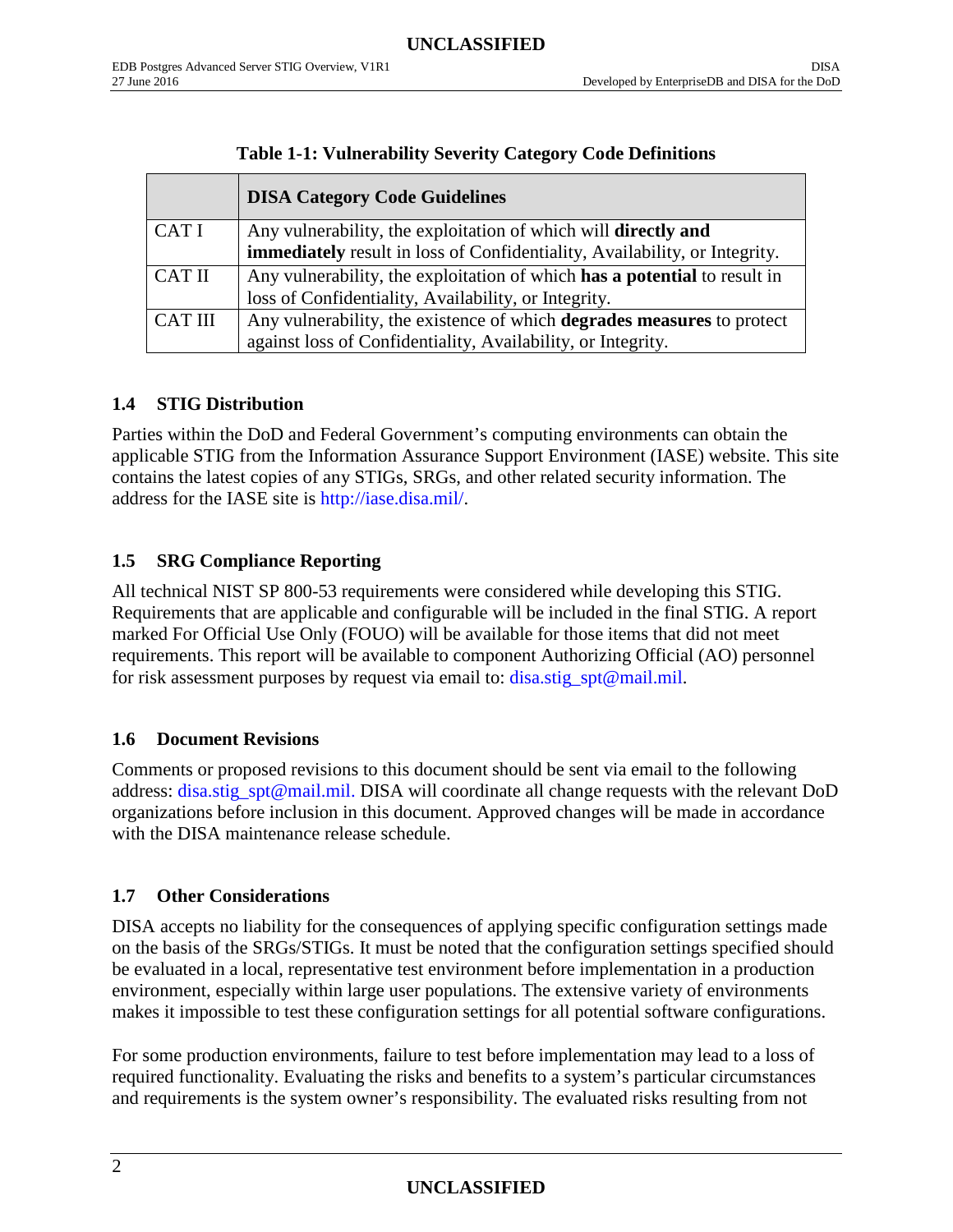applying specified configuration settings must be approved by the responsible Authorizing Official. Furthermore, DISA implies no warranty that the application of all specified configurations will make a system 100 percent secure.

Security guidance is provided for the Department of Defense. While other agencies and organizations are free to use it, care must be given to ensure that all applicable security guidance is applied both at the device hardening level as well as the architectural level due to the fact that some of the settings may not be able to be configured in environments outside the DoD architecture.

#### <span id="page-6-0"></span>**1.8 Product Approval Disclaimer**

The existence of a STIG does not equate to DoD approval for the procurement or use of a product.

STIGs provide configurable operational security guidance for products being used by the DoD. STIGs, along with vendor confidential documentation, also provide a basis for assessing compliance with Cybersecurity controls/control enhancements, which supports system Assessment and Authorization (A&A) under the DoD Risk Management Framework (RMF). DoD Authorizing Officials (AOs) may request available vendor confidential documentation for a product that has a STIG for product evaluation and RMF purposes from disa.stig\_spt@mail.mil. This documentation is not published for general access to protect the vendor's proprietary information.

AOs have the purview to determine product use/approval IAW DoD policy and through RMF risk acceptance. Inputs into acquisition or pre-acquisition product selection include such processes as:

- National Information Assurance Partnership (NIAP) evaluation for National Security Systems (NSS) (http://www.niap-ccevs.org/) IAW CNSSP #11
- National Institute of Standards and Technology (NIST) Cryptographic Module Validation Program (CMVP) (http://csrc.nist.gov/groups/STM/cmvp/) IAW Federal/DoD mandated standards
- DoD Unified Capabilities (UC) Approved Products List (APL) (http://www.disa.mil/network-services/ucco) IAW DoDI 8100.04